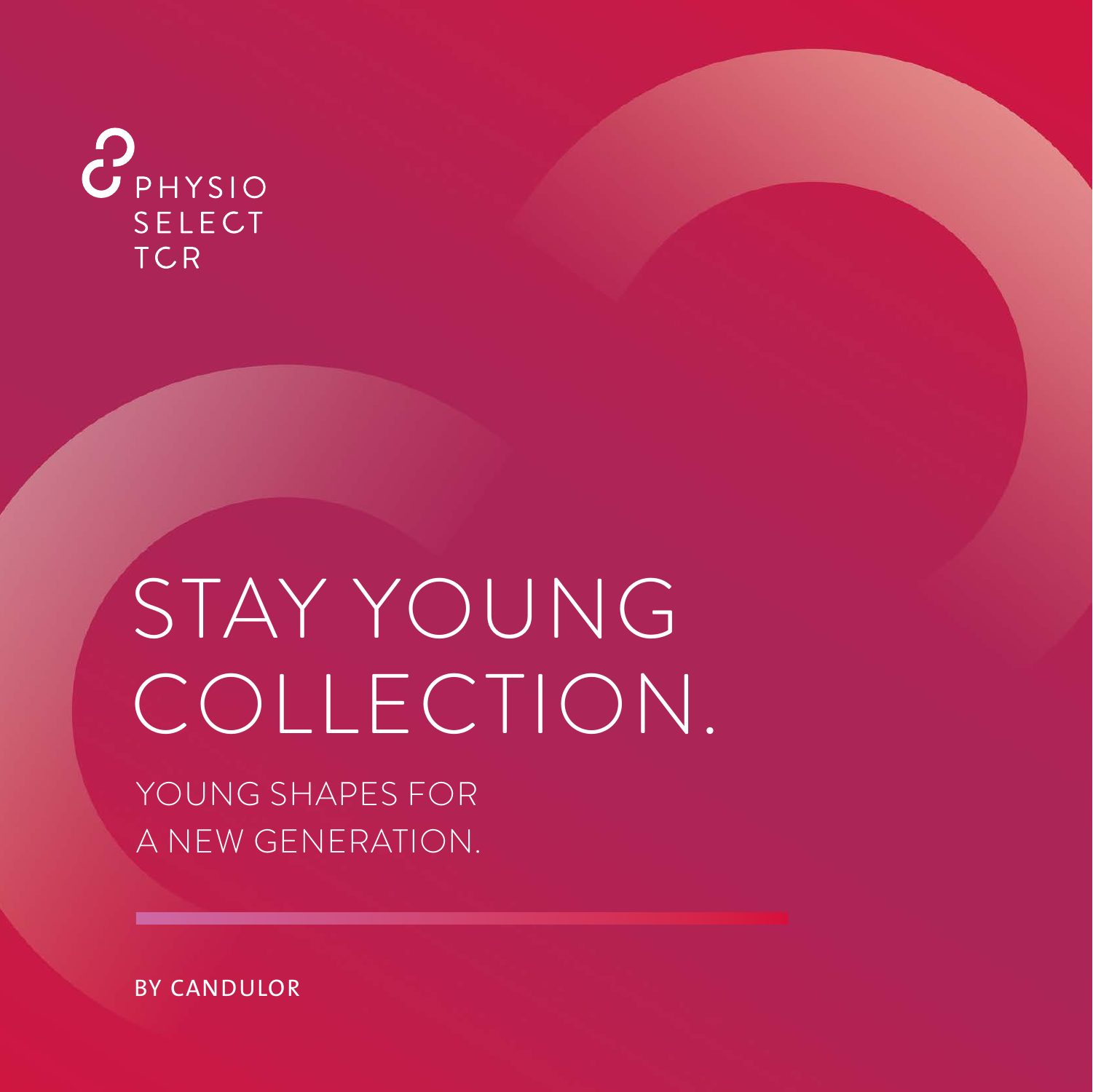ORIGINAL SWISS DESIGN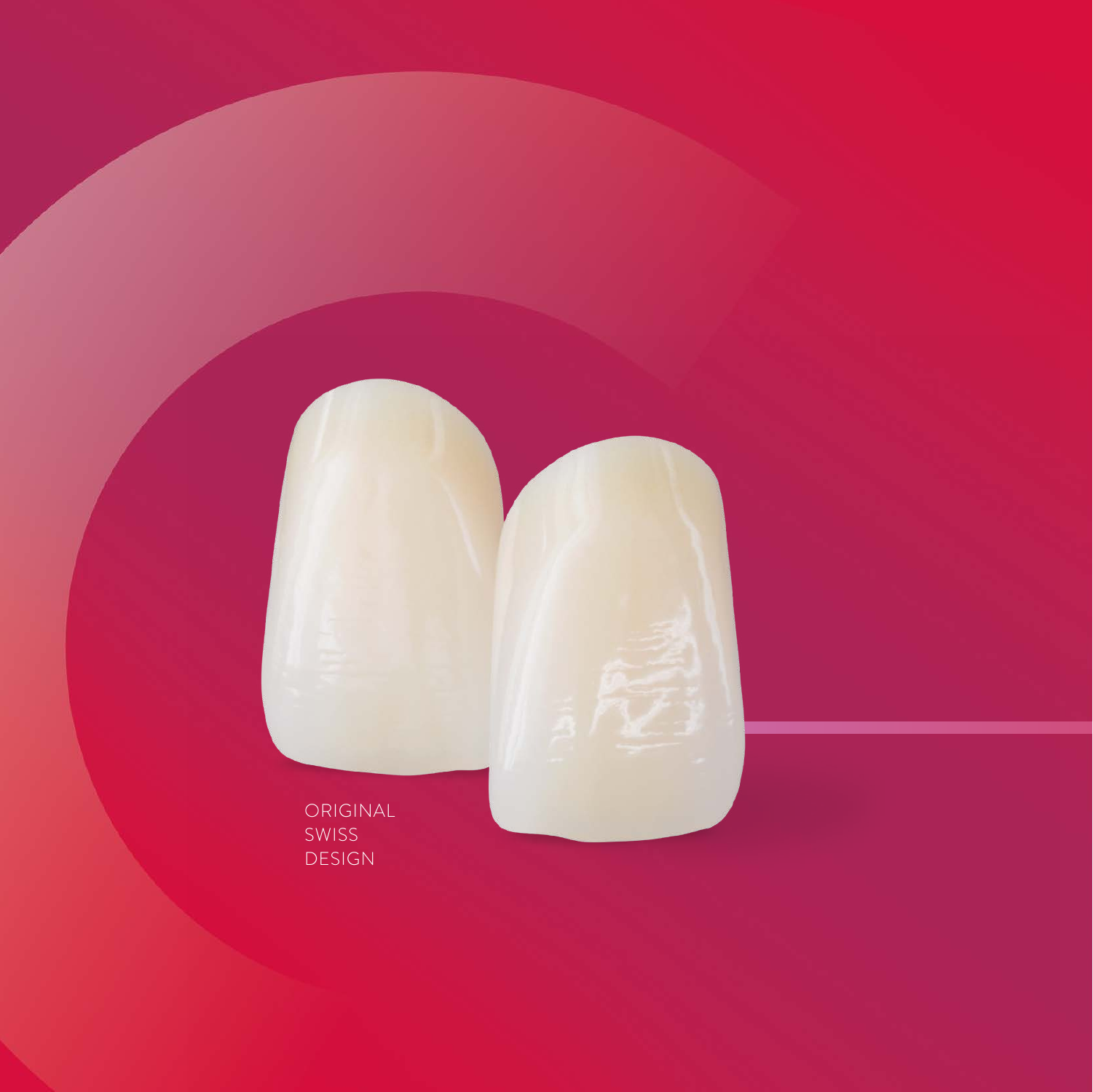### PHYSIOSELECT TCR

The fresh, youthful design of the PhysioSelect TCR was a development originating from proven tooth molds. The teeth, designed in Switzerland, are made of the reliable TwinCrossedResin material<sup>[1]</sup>. For the new attitude to life of an entire generation: the young at heart «Best Agers»:

THE STAY YOUNG COLLECTION.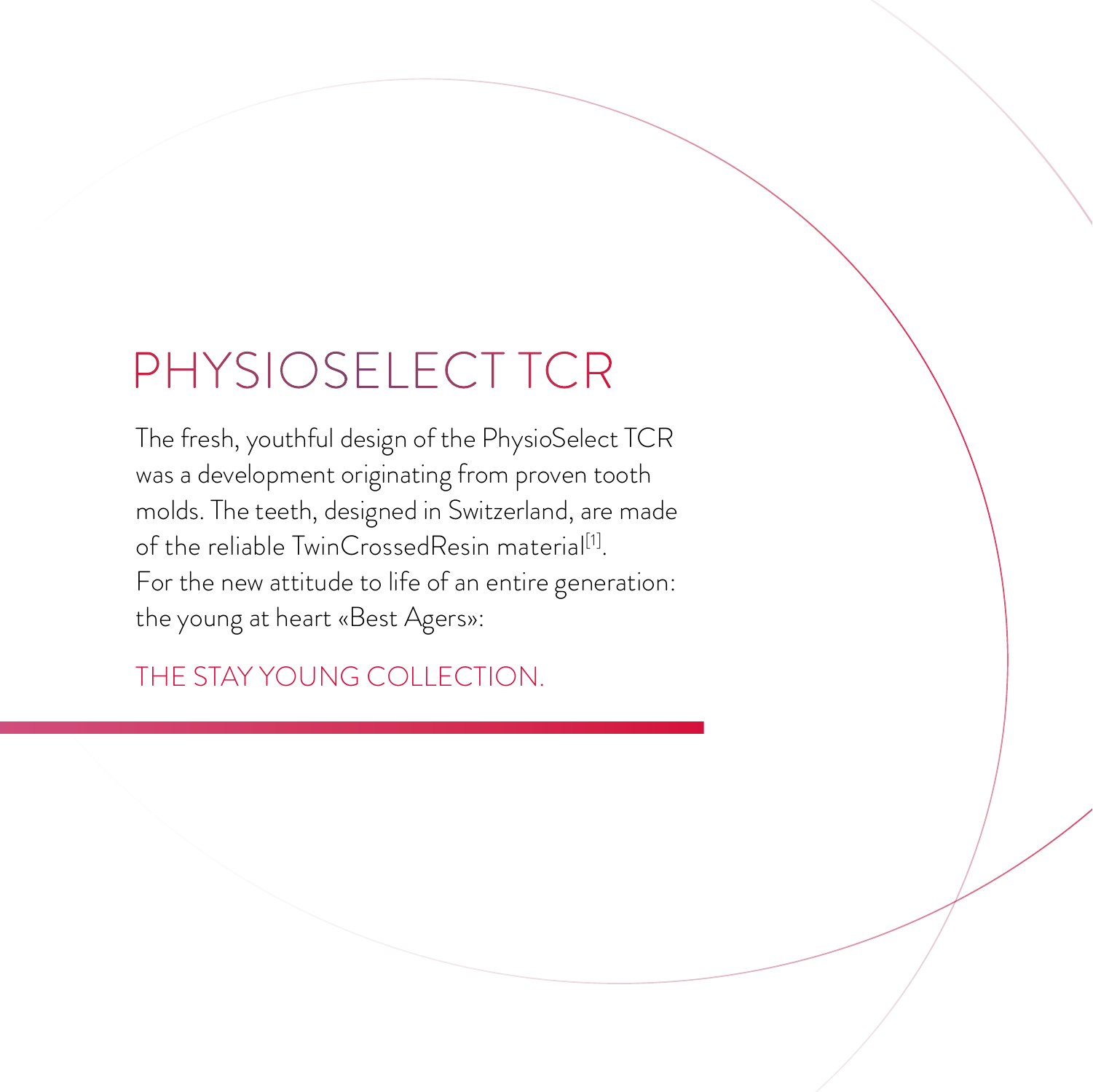## CUSTOMERS OF TOMORROW.

The young at heart «Best Ager» generation.

A new generation of customers who today strive to stay young in all respects – mobile and agile into old age without losing their youthful appearance. PhysioSelect TCR was developed to meet your customers' aspirations.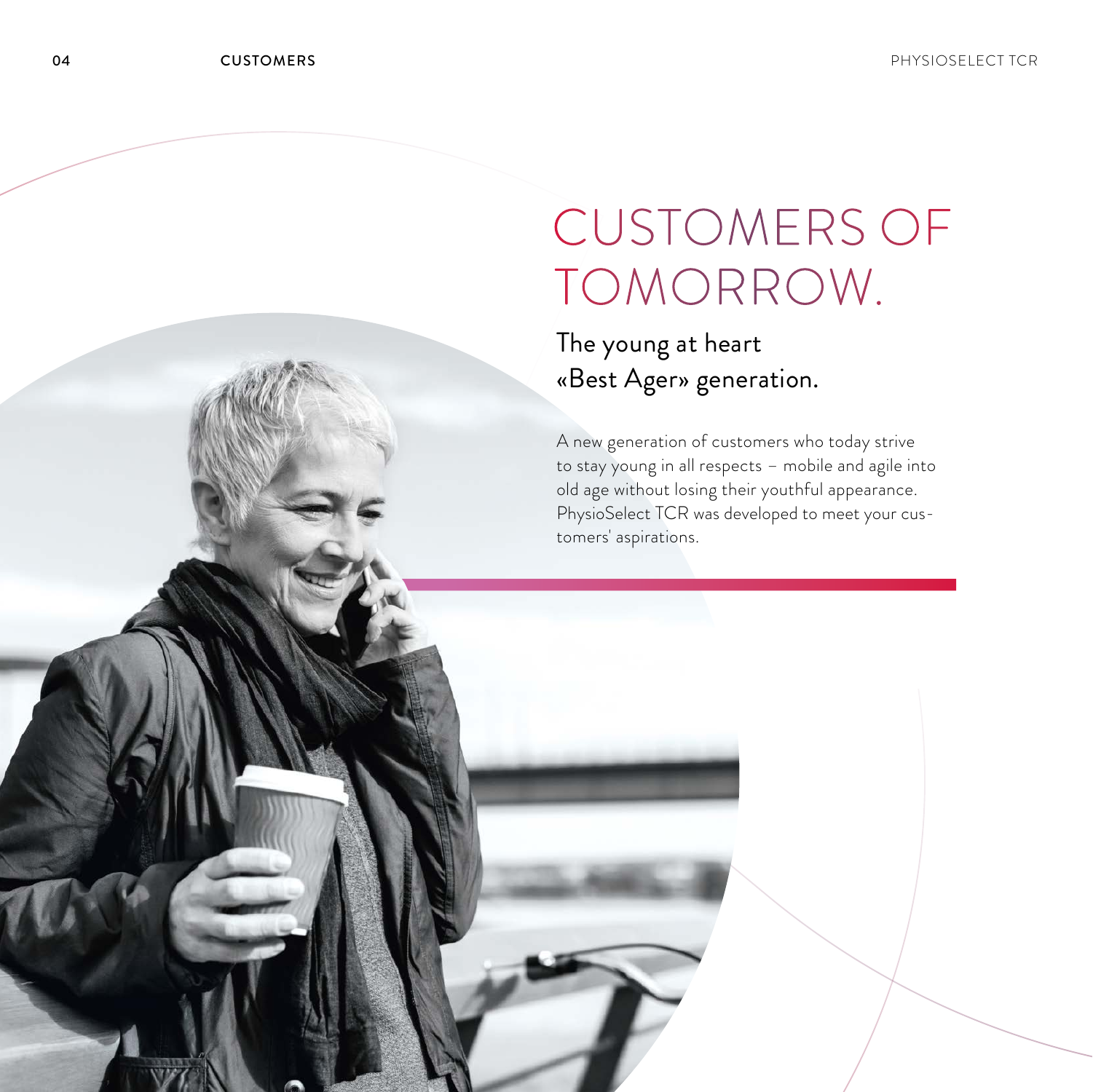### INDICATIONS WITH A REJUVENATING EFFECT.

Young, authentic and functional.



#### FULL DENTURES

- › Tooth to tooth relationship
- › Tooth to two-tooth relationship



#### PARTIAL DENTURES

- › Partial resin and cast model prostheses[4]
- $\rightarrow$  Combined dentures<sup>[4]</sup>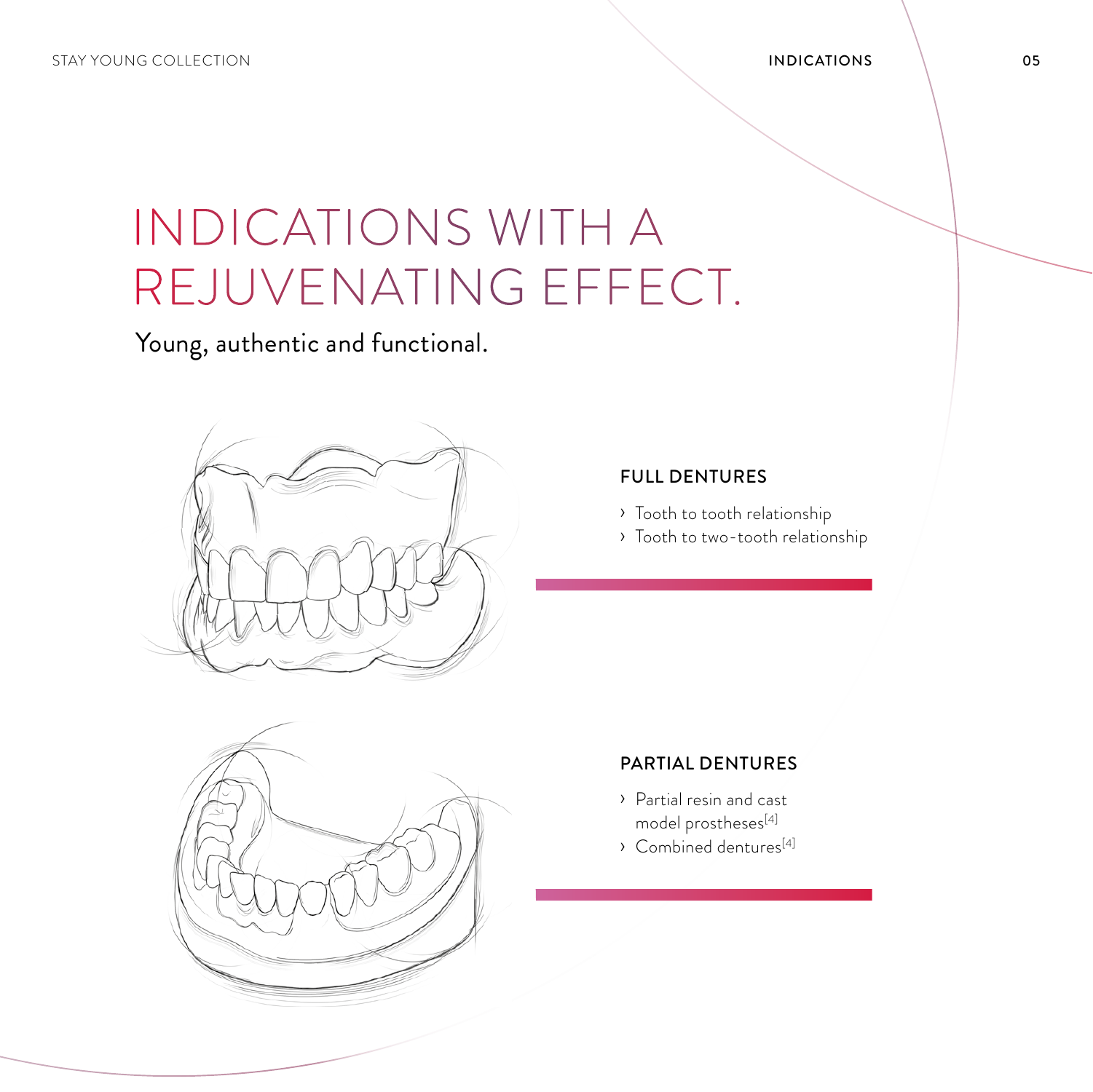### YOUNG MOLDS FOR THE PERFECT «BEST AGER» LOOK.

### Variety at a glance.

Proven, attractive tooth molds have been rejuvenated and combined to form a youthful assortment. 18 maxillary molds in Delicate, Vigorous and Universal and 4 mandibular molds cover the complete spectrum of your «Best Ager» customers. For a new attitude towards life in it's prime.

#### YOUR BENEFIT THROUGH A VARIETY OF YOUTHFULL MOLDS

#### › Patient

PhysioSelect TCR strengthens the youthful attitude to life of «Best Ager» patients.

#### › Dental technician

Wide range of molds and sizes for daily partial and total prosthetic work<sup>[4]</sup> in the laboratory.

#### › Dentist

A collection for the optimal restoration of «Best Ager» patients with youthful aspirations.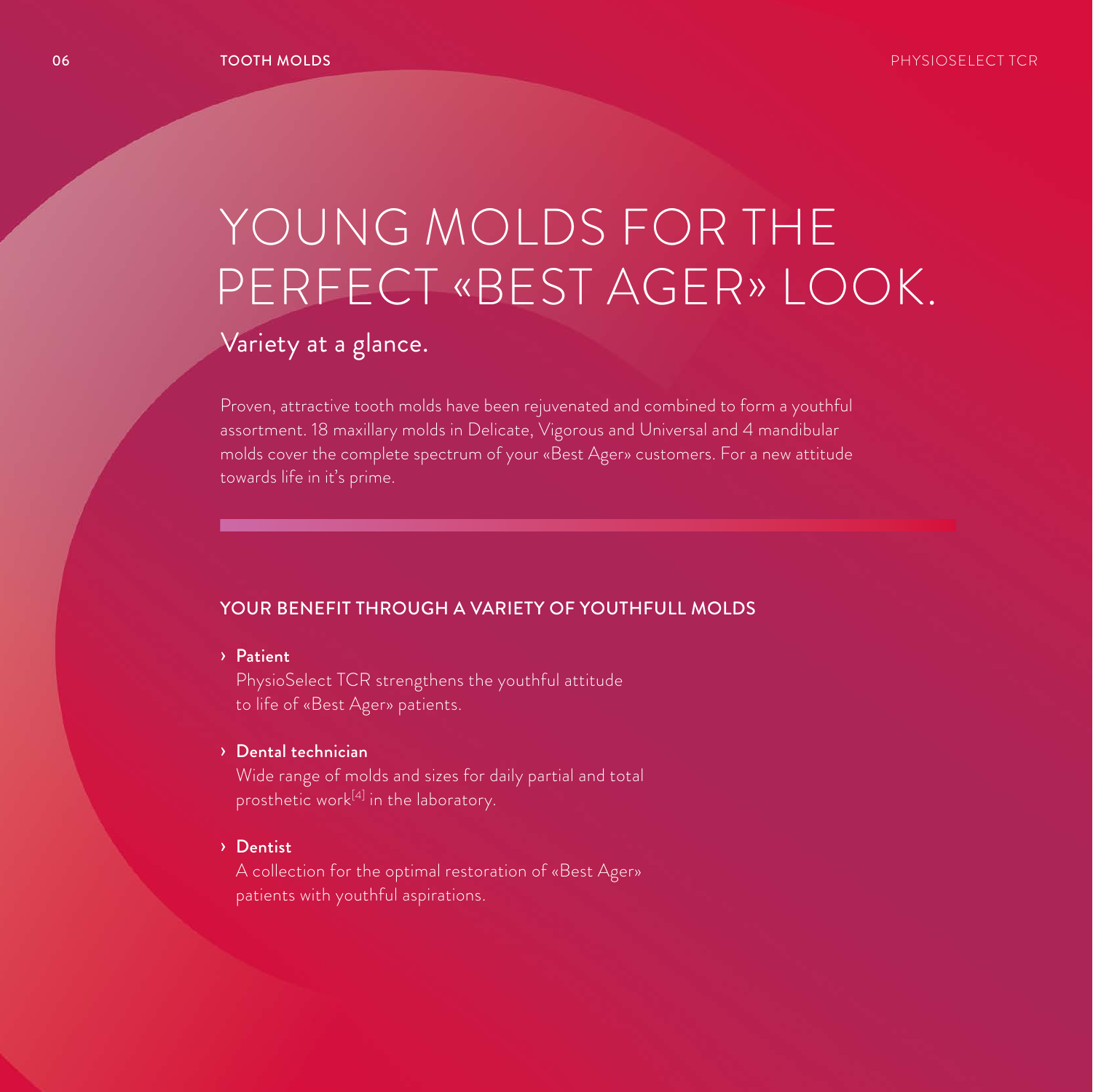#### DELICATE Group 5

› Delicate crown morphology with discreet mamelon structure

#### feminine unisex masculine UNIVERSAL Group 6

› Versatile morphology

### VIGOROUS Group 7

› Powerful characteristics through vigorous molds with angular contours



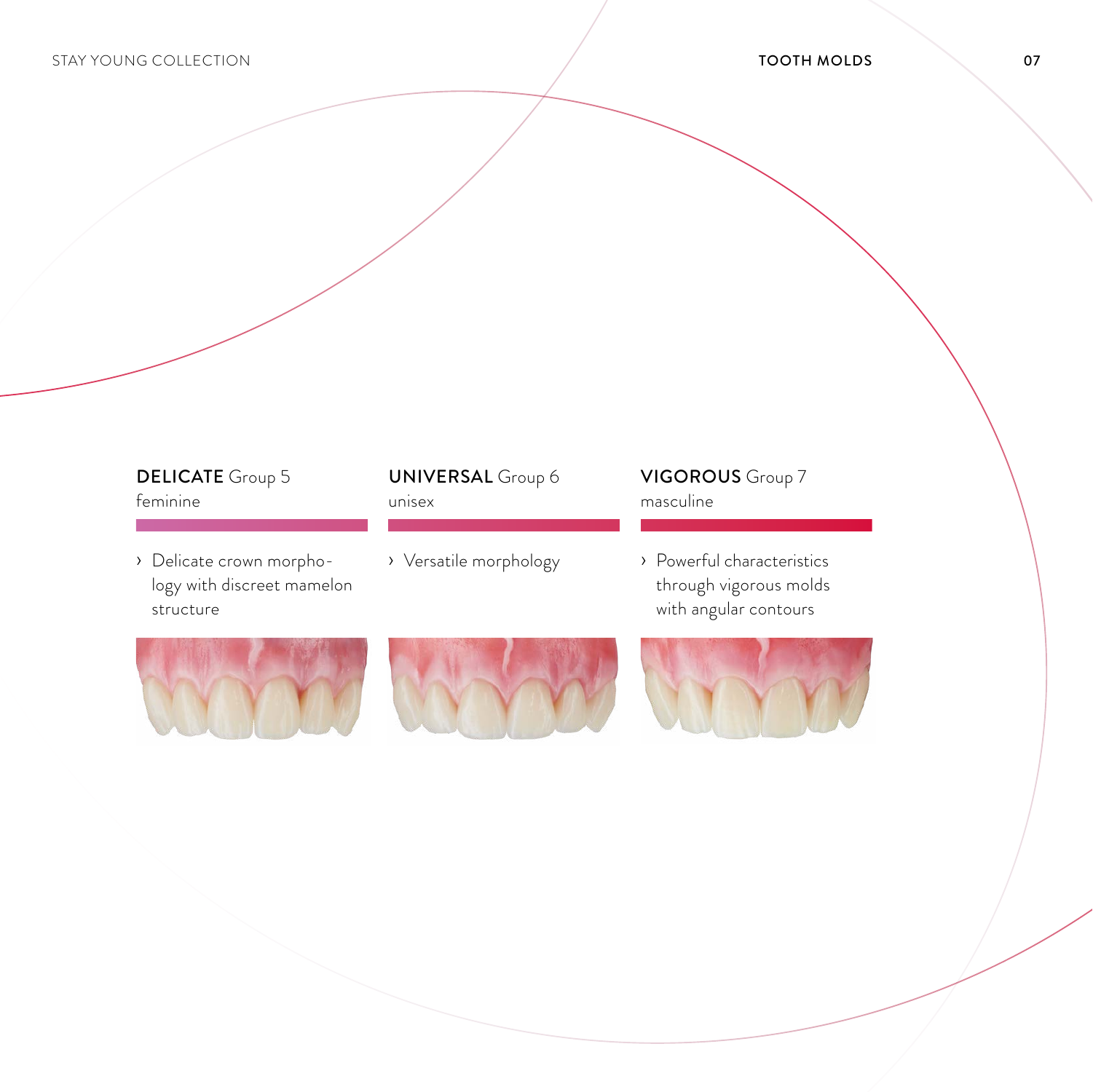### THE MATERIAL: TWINCROSSEDRESIN

Material properties

The highly cross-linked TCR material is noted for its material and TWINCROSSEDRESIN resistance properties[1].

TCR resin (TwinCrossedResin) is a highly modified type of polymethyl methacrylate (PMMA) variant in which both the polymer and the matrix are evenly cross-linked. This is done by again crosslinking the previously cross-linked polymer with the matrix. This ensures good abrasion resistance<sup>[2]</sup> and resistance to plaque<sup>[1]</sup> for these prosthetic teeth.

Highly cross-linked PMMA network with increased cross-linking of the polymer chains.



 $\sum$  Polymer chains  $\sum$  Increased cross-linking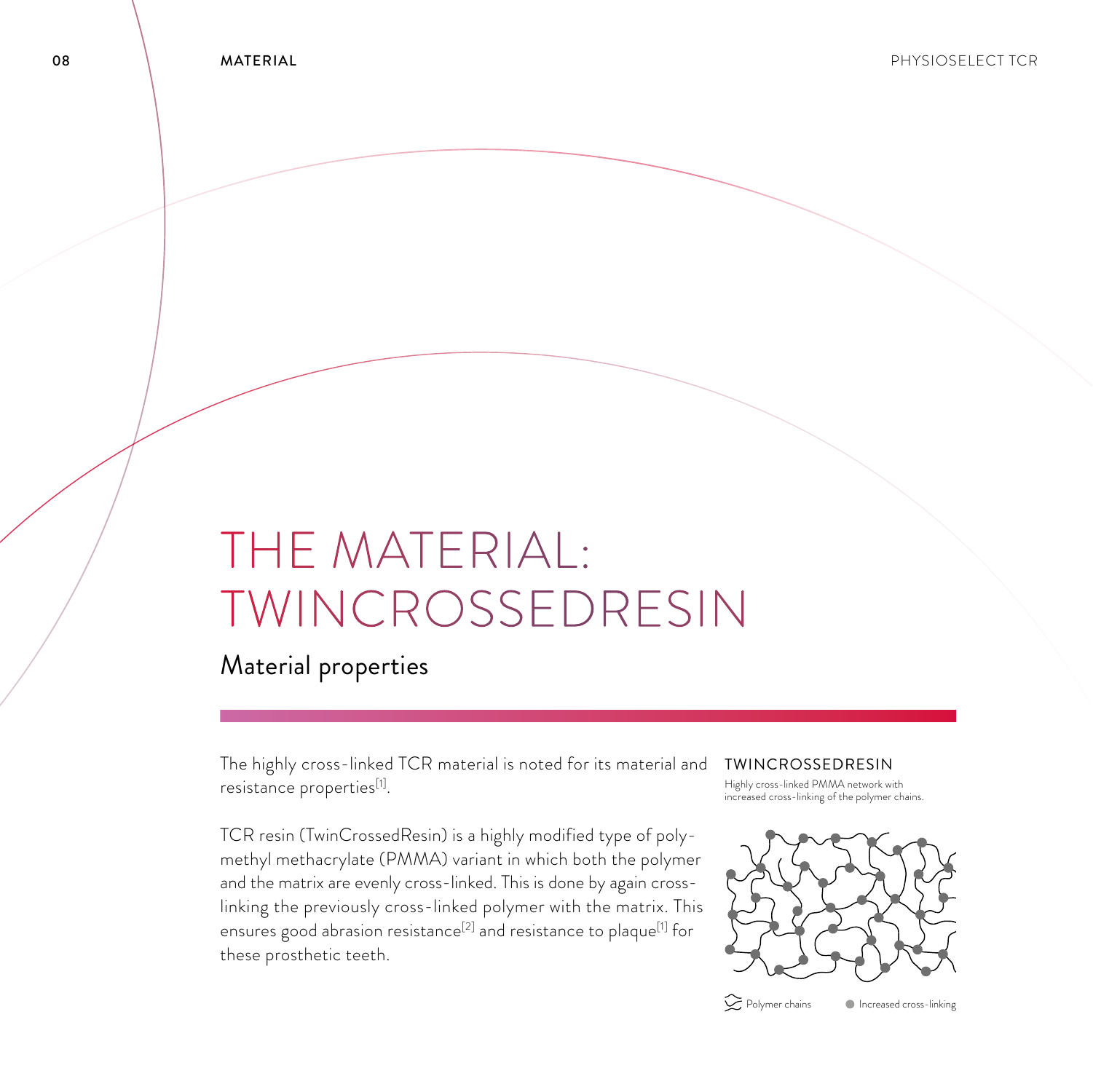### LOOK & FEEL OF THE NEW COLLECTION

As young as you wish.

How is such a youthful tooth design achieved? PhysioSelect TCR is a composition of slightly translucent incisal contours with discreet mamelons and translucent marginal ridge effects paired with a lively 4-fold layering and incisal light refraction $^{\text{\tiny{[3]}}}$ .

A fine microstructure with horizontal growth grooves, plus a striking macrostructure with vertical ridges, grooves and fine openings gives the tooth a naturally youthful refraction<sup>[3]</sup>.





Lateral view – PhysioSelect TCR Lateral view – BonSelect TCR

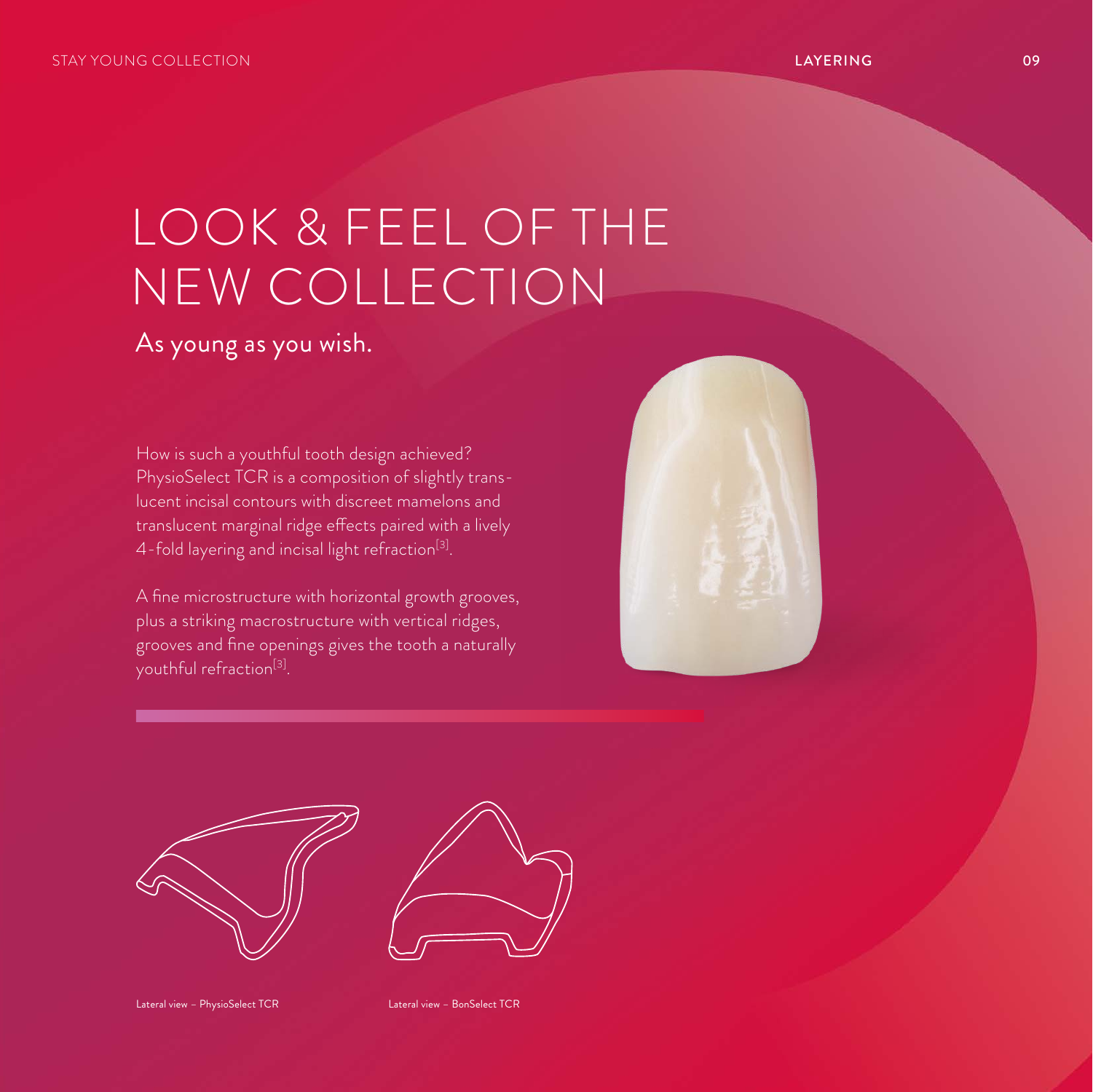

## GOOD SETUP. GOOD RESTORATION. BONSELECT TCR.

The multifunctional posterior tooth.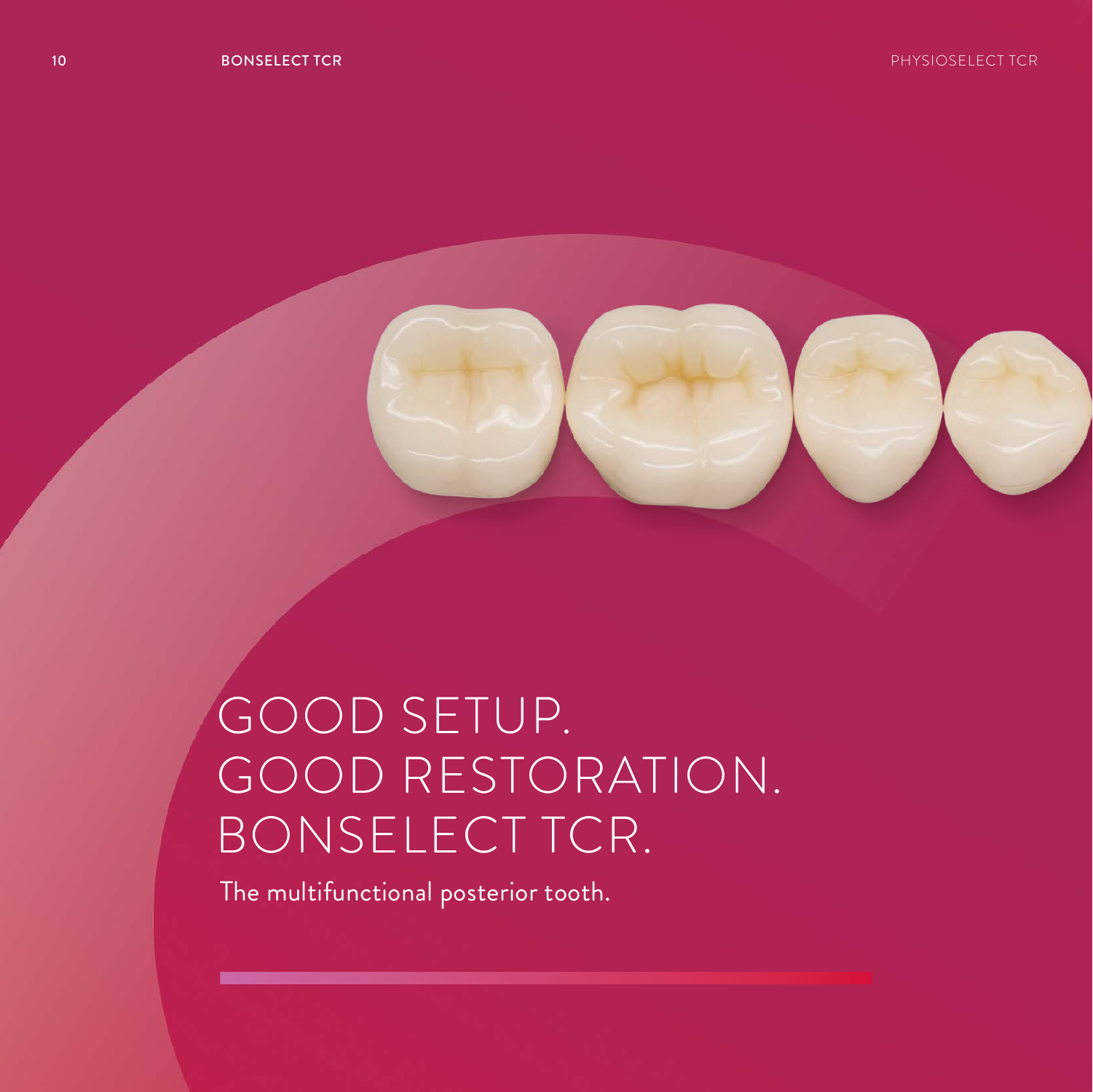

The new posterior BonSelect TCR tooth was created to match the PhysioSelect TCR – a posterior tooth with an occlusion concept that can be used multifunctionally for the most common setup systems.

Whether tooth to tooth or tooth to two-tooth, the BonSelect TCR has a bi-functional tooth geometry that makes both setup systems possible. Simplified centric determination through defined contact points leads to an easily adjustable occlusion. The BonSelect TCR is a good choice for laboratories that use different setup concepts.

The layering is matched to the PhysioSelect TCR anterior tooth line. Harmony in design and function.

#### EVEN MORE MOLDS MADE OF TCR?

Discover the whole TwinCrossedResin variety with 18 youthful PhysioSelect TCR forms and 22 PhysioSet TCR age-appropriate tooth molds.